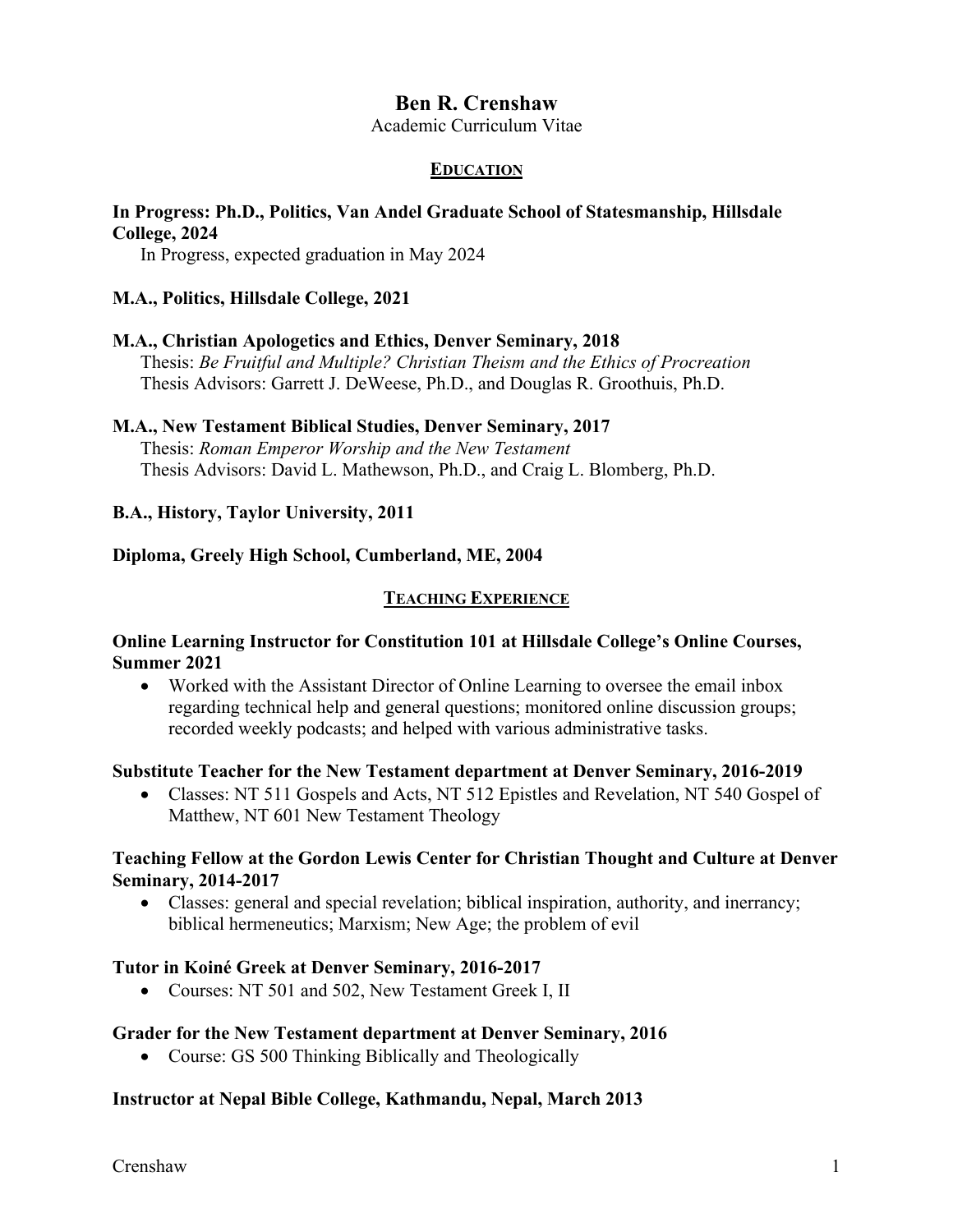• Course: a week intensive course on the Prison Epistles (Ephesians, Philippians, Colossians, Philemon), that was taught through a translator

## **Teaching Assistant and Grader for the History department at Taylor University, 2010-2011**

## **RESEARCH EXPERIENCE**

### **Research Assistant to Dr. Khalil Habib, 2020-2021**

Research Assistant to Dr. Khalil Habib, Associate Professor of Politics at Hillsdale College

- Read and summarized books and articles on Machiavelli, Hobbes, and Montesquieu
	- Edited a book project
	- Compiled an index for a book project

### **Research Assistant to Dr. Craig L. Blomberg, 2016-2017**

Research assistant to Dr. Craig L. Blomberg, Distinguished Professor of New Testament at Denver Seminary

- Compiled bibliographies
- Read and summarized books and articles
- Edited book projects
- Aided in research for conference papers
- Substitute taught his seminary classes
- Co-authored two book chapters

### **PUBLICATIONS**

### Scholarly Articles or Book Chapters

- Blomberg, Craig L., and Ben. R. Crenshaw. "Worship: A Concept Study in New Testament Greek." In *Biblical Worship: Theology for God's Glory*, 332-49. Edited by Benjamin K. Forrest, Walter C. Kaiser Jr., and Vernon M. Whaley. Grand Rapids: Kregel Academic, 2021.
- Blomberg, Craig L., and Ben R. Crenshaw. "Discipleship in James." In *Following Jesus Christ: The New Testament Message of Discipleship for Today*, 233-49. Edited by Clinton Arnold and John Goodrich, for the *Michael Wilkins Festschrift*. Grand Rapids: Kregel Academic, 2019.

### Online Journals and Magazines

- Crenshaw, Ben R. "Winston S. Churchill and the Theologico-Political Problem." *Churchill Annual*. Hillsdale College, Autumn 2021 (forthcoming).
- Crenshaw, Ben R. "The Misery of Democratic Socialism." *The Public Discourse: The Journal of the Witherspoon Institute.* July 28, 2019.

https://www.thepublicdiscourse.com/2019/07/54218/

Crenshaw, Ben R., and Brandon Myers. "In Defense of Pence: Commencement Controversies in an Outraged World." *The Public Discourse: The Journal of the Witherspoon Institute.* May 15, 2019.

https://www.thepublicdiscourse.com/2019/05/52031/

Crenshaw, Ben R. "'Shut Up, Bigot!': The Intolerance of Tolerance." *The Public Discourse: The Journal of the Witherspoon Institute.* August 12, 2015. http://www.thepublicdiscourse.com/2015/08/15398/.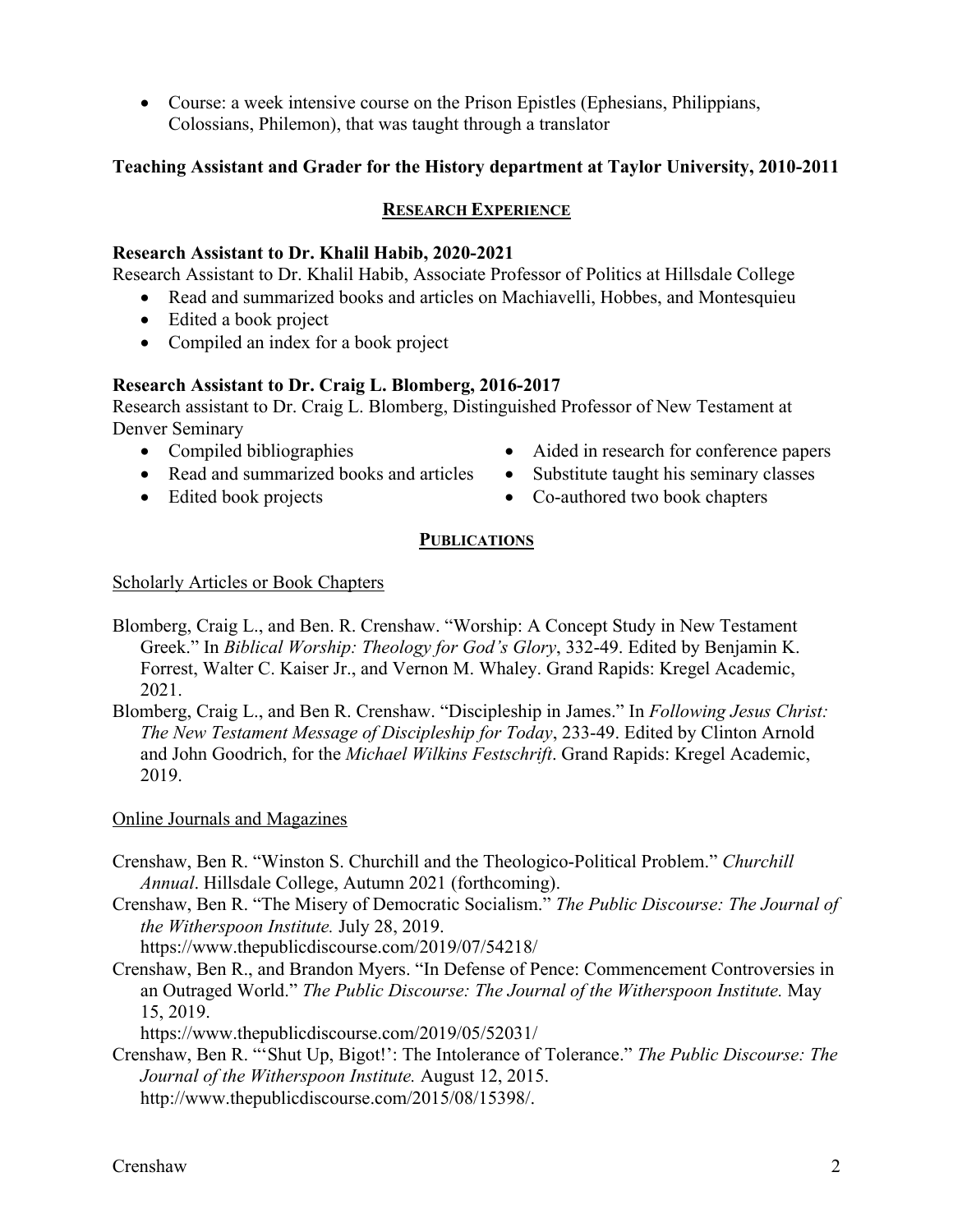- Crenshaw, Ben R. "'Shut Up, Bigot!': Civil Rights and Same-Sex Marriage." *The Public Discourse: The Journal of the Witherspoon Institute.* April 14, 2016. http://www.thepublicdiscourse.com/2016/04/16749/.
- Crenshaw, Ben R. "Making the Case for Grace in Politics." *Engage Magazine* 3, no. 2 (Spring 2016): 20-21. http://denverseminary.uberflip.com /i/653157-engage-magazine-spring-2016.

Book Reviews

- Crenshaw, Ben R. 2019. Book Review of *By Man Shall His Blood Be Shed: A Catholic Defense of Capital Punishment*, by Edward Feser and Joseph M. Bessette. *The Denver Journal* 22 (2019). http://denverseminary.edu/article/by-man-shall-his-blood-be-shed-a-catholicdefense-of-capital-punishment/
- Crenshaw, Ben R. 2017. Book Review of *Does God Love Everyone? The Heart of What's Wrong with Calvinism,* by Jerry L. Walls. *The Denver Journal* 20 (2017). https://denverseminary.edu/resources/news-and-articles/does-god-love-everyone-the-heartof-what-is-wrong-with-calvinism/.
- Crenshaw, Ben R. 2015. Book Review of *Making Gay Okay: How Rationalizing Homosexual Behavior is Changing Everything* by Robert R. Reilly. *The Denver Journal* 18 (2015). https://denverseminary.edu/resources/news-and-articles/making-gay-okay-how-rationalizinghomosexual-behavior-is-changing-everything/.

# **CONFERENCE PRESENTATIONS**

"The Nature of the Gods: Absolute vs. Relative Divinity in Roman Emperor Worship."

• Paper presented at the SBL/AAR/ASOR Regional Conference at the University of Colorado, Boulder, CO, March 24-25, 2017.

"The Religious Beliefs of Thomas Paine."

• Paper presented at the Butler Undergraduate Research Conference, Spring 2010.

## **HONORS, AWARDS, SCHOLARSHIPS, AND FELLOWSHIPS**

- Zondervan Academic Biblical Greek Award, Denver Seminary, 2017
- Gaby Fellow, Gaby Foundation, Acton University, 2016
- Vernon Grounds Scholarship, Denver Seminary, 2011-2015
- Kai-Alpha Scholarship, Taylor University, 2010-11
- Bradley J. Larson Memorial Scholarship, Taylor University, 2009-2010
- Class Merit Award, Taylor University, 2008-11
- Seagly Endowed Scholarship, Taylor University, 2008-09

## **PROFESSIONAL MEMBERSHIPS**

- Evangelical Theological Society
- Evangelical Philosophical Society
- Society of Christian Philosophers
- Association of Christian Economists